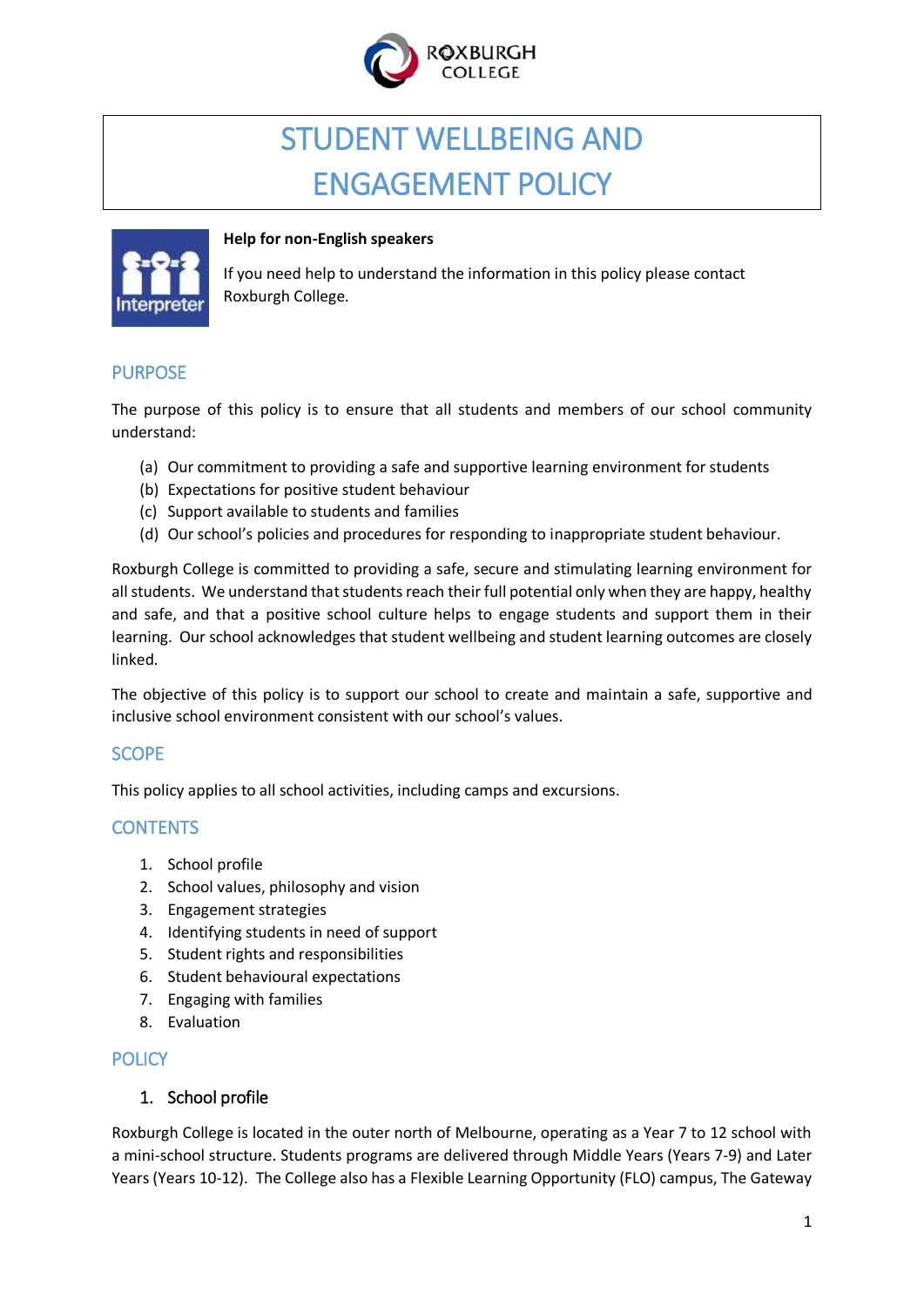School, which interfaces with The Department of Justice and various community agencies, as well as the main Roxburgh College campus. Our enrolments at our Roxburgh Park campus in 2021 was 1217 students and our FLO provision, based in the Broadmeadows Town Centre, catering for up to 62 students throughout 2021. In 2021 our total enrolment peaked at 1289 with a 15% more boys than girls. We have continued to maintain a high teacher ratio with inclusion of the Teacher Tutor program and enhancement of our Middle Years Literacy and Numeracy team. In all our students are guided through their learning journey by 162.4 (FTE), including one First Nation Educator supporting our 23 indigenous students.

Respect, Learn and Achieve are three behaviours, three dimensions, three values that Roxburgh College, and its diverse school community, strives for and represents. The majority of our students are from a non-English-speaking background, this totals to 799 (62%) student of our total cohort, primarily from Arabic speaking countries. The school historically has accepted enrolments New Arrivals, including Refugees. Again in 2021 due to the pandemic, we experienced no New Arrivals although we continued to cater for large numbers of refugees enrolled at the College. In addition, we had one International student enrol in 2021.

The College continues to work productively to support our school community, delivering an extensive choice of programs whilst maximising academic achievement for each student. In 2021 we provided many opportunities for students' to continue to maintain personal well-being during the continuing COVID environment, including a healthy mental state underpinning continuous social development.

Whilst much of our work centred on growing our students' literacy and numeracy standards, attention was also provided to support our school community through the challenges of COVID 19 pandemic.

Despite the complexity that Year 12 students experienced, we are proud of their final outcomes, continuing our historic data in achieving excellent transition post year 12. We have excellent, specialist facilities including: a Trade Skill Centre, a double-court Gymnasium and Performing Arts Auditorium to help optimise learning opportunities for our students.

## 1. School values, philosophy and vision

Roxburgh College is known for its strong commitment to servicing all students. We know that good schools and good teaching help overcome any disadvantage. Our work is centered on inclusive partnership of students, staff, parents/carers and key community agents, all working together to meet the needs of our young people. We are always thinking of ways to ignite our students' active participation in the local and broader communities. Our moral purpose is to educate all students equipping each with attitudes, skills and knowledge so as to become valued contributors in an ever changing world. We welcome all students into our "Family", fostering care and attention to respecting self and others, Learning from each other and Achieving our best. We germinate a culture that celebrates individuality and connections, fostering a sense of belonging and inspiring the pursuit of their potential. We pay attention to our students' character strengths and encourage critical thinking, self-reflection, self-discipline, self-motivation, empathy and social competency. Our purpose is to understand and deliver pedagogy that reflects the ever-changing world around us, be it local or global. We are sensitive to the language development needs of our diverse multicultural student cohort.

*Our Statement of Values is available on the college website*

## 2. Engagement strategies

Our pillars of Respect, Learn and Achieve are ignited through close working relationships. Every member of our School Community subscribes to the central role of education, building active and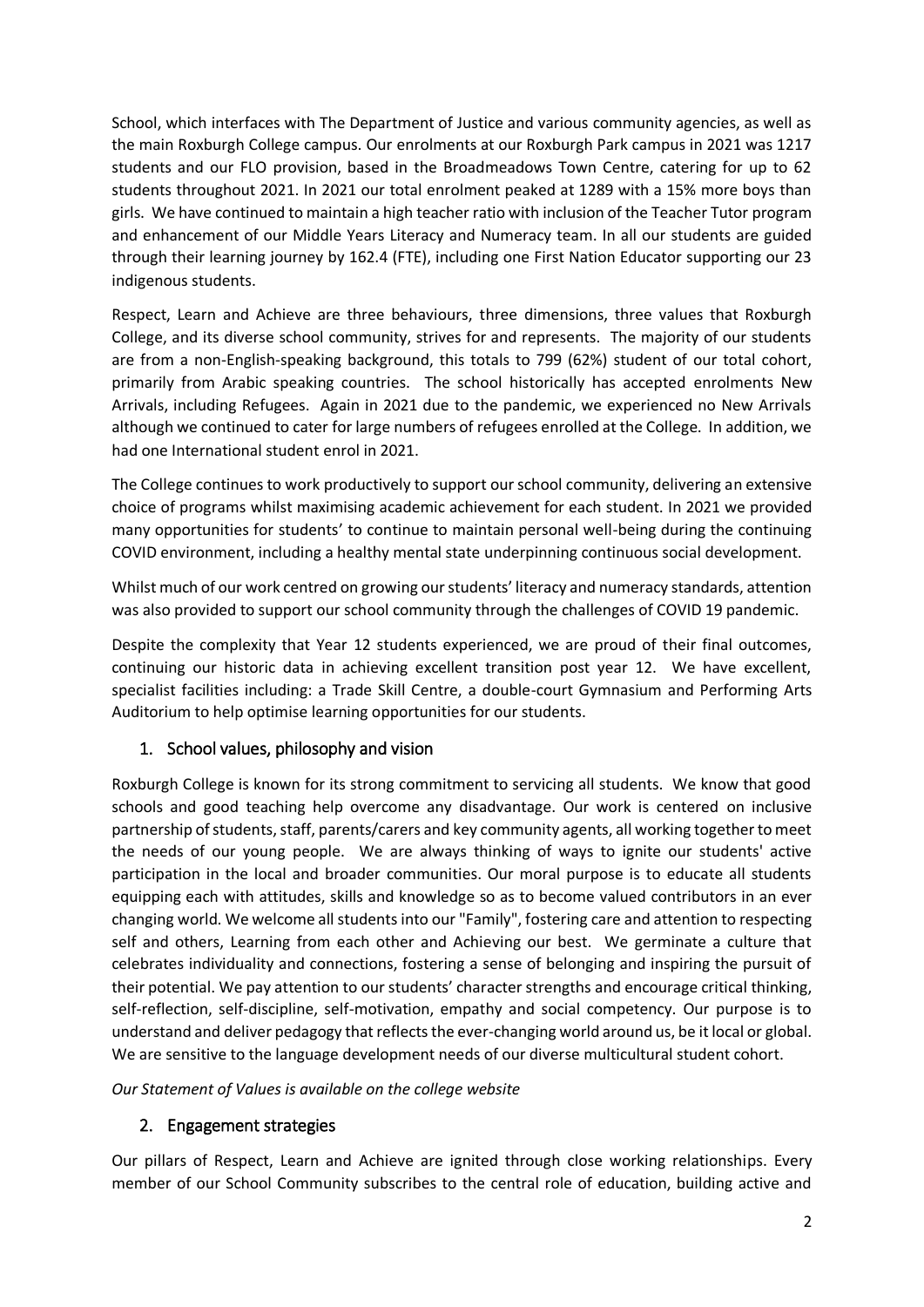informed citizenship in an equitable and just environment, characterised by the belief that all learners can succeed and reach their potential. We believe that Learning occurs every day of our life. It is what transforms our existence. It allows our attachment to preferred life pathways that deepen our understanding of self and humanity, always value-adding to our cognitive capability. We are inclusive of all learners. We acknowledge diversity and are responsive to it. Further, we are Respectful, of self and others, co-operative and most importantly, collaborative in our school based Professional Learning Communities and in our System's Communities of Practice.

Roxburgh College has developed a range of strategies to promote engagement, positive behaviour and respectful relationships for all students in our school. We acknowledge that some students may need extra social, emotional or educational support at school, and that the needs of students will change over time as they grow and learn.

*A summary of the College's, targeted and individual engagement strategies used by our school is included below:*

#### Whole School

- *high and consistent expectations of all staff, students and parents and carers*
- *prioritise positive relationships between staff and students, recognising the fundamental role this plays in building and sustaining student wellbeing*
- *creating a culture that is inclusive, engaging and supportive*
- *welcoming all parents/carers and being responsive to them as partners in learning*
- *analysing and being responsive to a range of school data such as attendance, Attitudes to School Survey, parent survey data, student management data and school level assessment data*
- *deliver a broad curriculum including VET programs, VCE and VCAL to ensure that students are able to choose subjects and programs that are tailored to their interests, strengths and aspirations*
- *teachers at Roxburgh College use the Roxburgh College instructional framework to ensure an explicit, common and shared model of instruction to ensure that evidenced-based, high yield teaching practices are incorporated into all lessons*
- *teachers at Roxburgh College adopt a broad range of teaching and assessment approaches to effectively respond to the diverse learning styles, strengths and needs of our students and follow the standards set by the Victorian Institute of Teaching*
- *our school's Statement of Values are incorporated into our curriculum and promoted to students, staff and parents so that they are shared and celebrated as the foundation of our school community*
- *carefully planned transition programs to support students moving into different stages of their schooling*
- *positive behaviour and student achievement is acknowledged in the classroom, and formally in school assemblies and communication to parents*
- *monitor student attendance and implement attendance improvement strategies at a wholeschool, cohort and individual level*
- *students have the opportunity to contribute to and provide feedback on decisions aboutschool operations through the Student Representative Council and other forums including year group meetings and Peer Support Groups. Students are also encouraged to speak with their teachers, Year Level Coordinator, Assistant Principal and Principal whenever they have any questions or concerns.*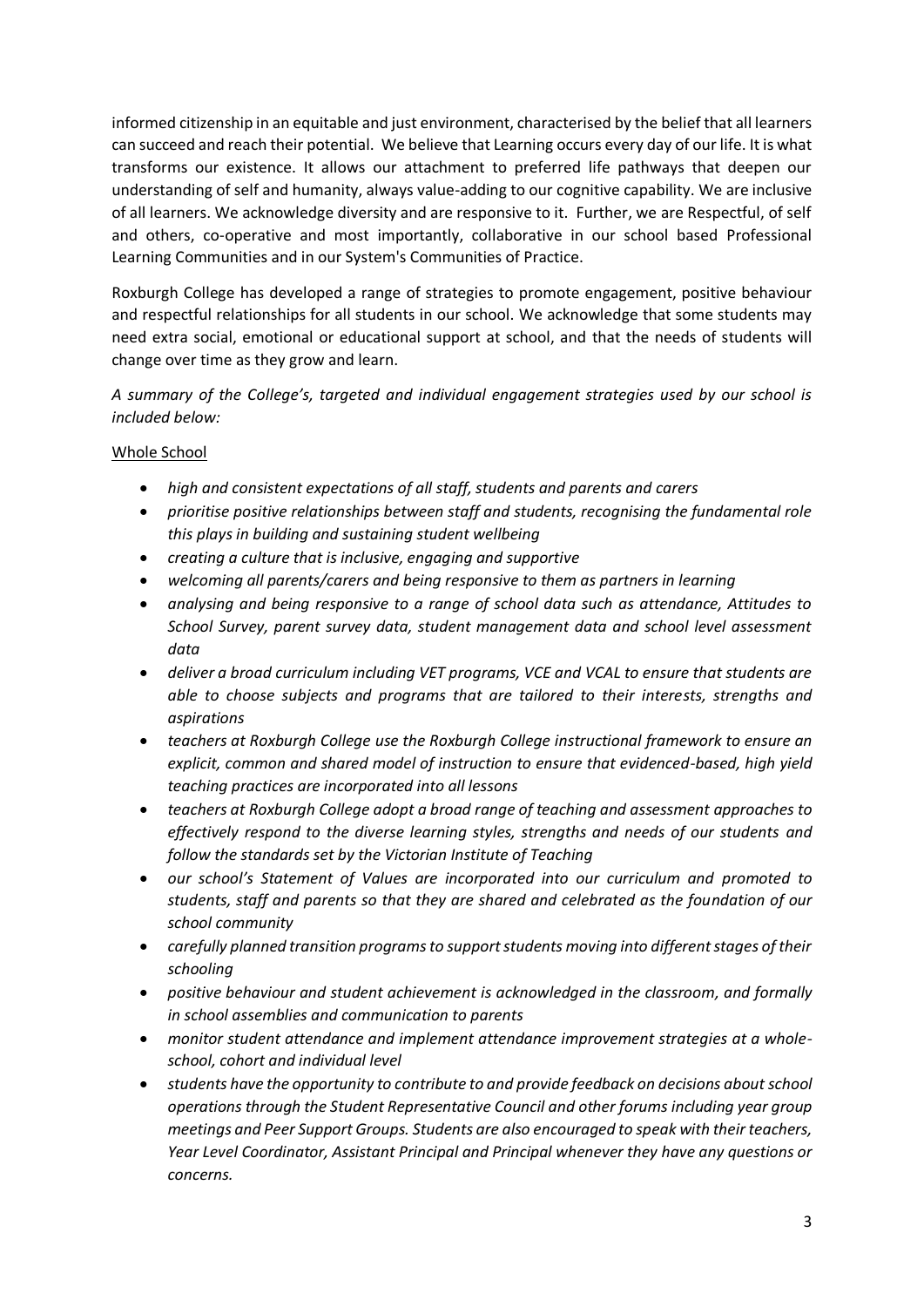- *create opportunities for cross—age connections amongst students through school plays, athletics, music programs and peer support programs*
- *All students are welcome to self-refer to the Student Wellbeing Coordinator, School Nurse, School Chaplain, Year Group Leaders, Assistant Principal and Principal if they would like to discuss a particular issue or feel as though they may need support of any kind. We are proud to have an 'open door' policy where students and staff are partners in learning*
- *we engage in school wide positive behaviour support with our staff and students, which includes programs such as:*
	- o *Respectful Relationships*
	- o *Bully Stoppers*
	- o *Safe Schools*
- *programs, incursions and excursions developed to address issue specific behaviour (i.e. anger management programs)*
- *opportunities for student inclusion (i.e. sports teams, clubs, recess and lunchtime activities)*
- *buddy programs, peers support programs*

#### Targeted

- each year group has a Year Group Leader/Coordinator, a senior teacher responsible for their year, who monitor the health and wellbeing of students in their year, and act as a point of contact for students who may need additional support
- all students from Year 10 and above will be assisted to develop a Career Action Plan, with targeted goals and support to plan for their future
- connect all Koorie students with a Koorie Engagement Support Officer
- all students in Out of Home Care will be appointed a Learning Mentor, have an Individual Learning Plan and a Student Support Group (SSG) and will be referred to Student Support Services for an Educational Needs Assessment
- Roxburgh College assists students to plan their Year 10 work experience, supported by their Career Action Plan
- wellbeing and health staff will undertake health promotion and social skills development in response to needs identified by student wellbeing data, classroom teachers or other school staff each year
- staff will apply a trauma-informed approach to working with students who have experienced trauma

#### Individual

Roxburgh College implements a range of strategies that support and promote individual engagement. These can include:

- building constructive relationships with students at risk or students who are vulnerable due to complex individual circumstances
- meeting with student and their parent/carer to talk about how best to help the student engage with school
- developing an Individual Learning Plan and/or a Behaviour Support Plan
- considering if any environmental changes need to be made, for example changing the classroom set up
- referring the student to:
	- o school-based wellbeing supports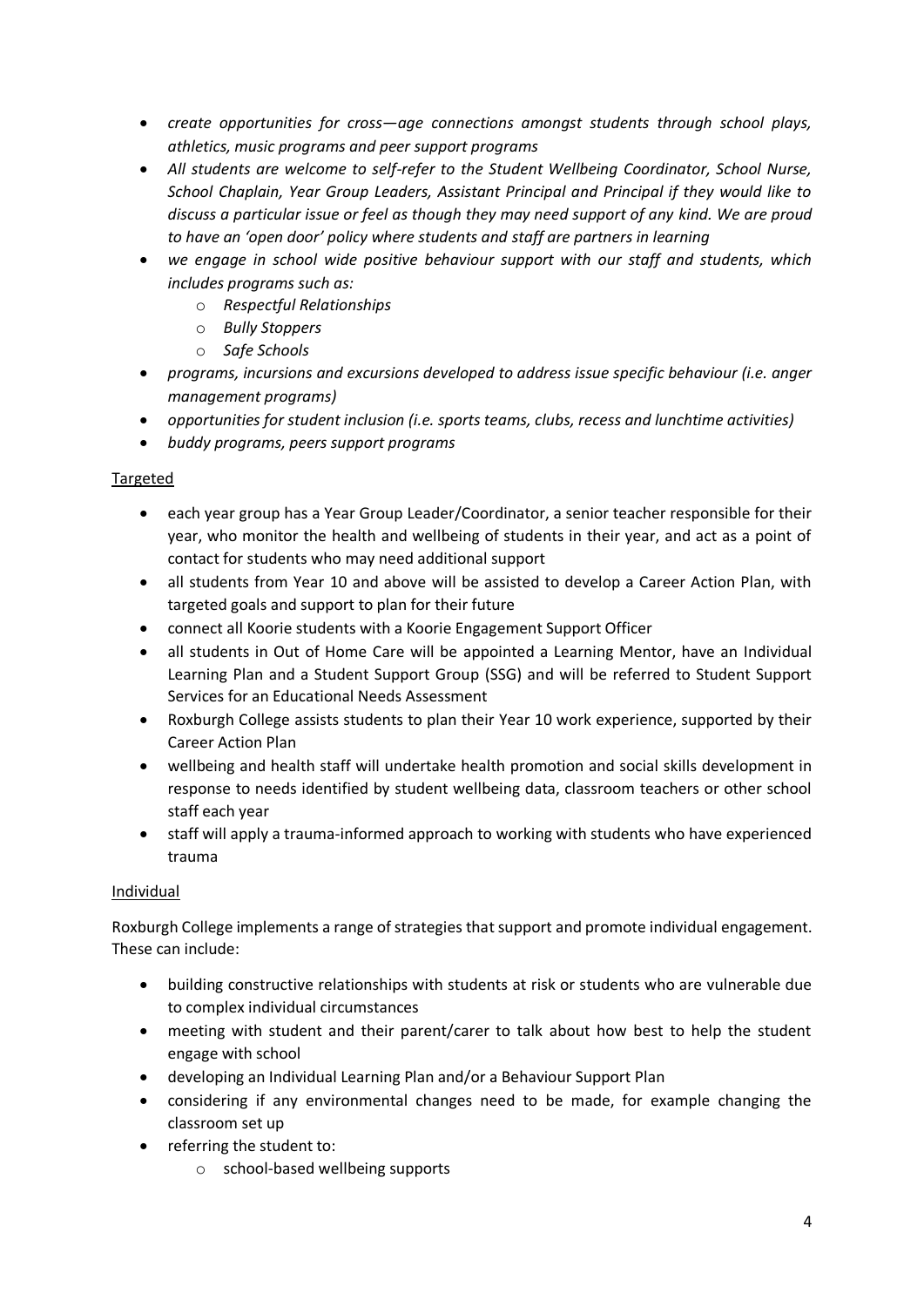- o Student Support Services
- o Appropriate external supports such as council based youth and family services, other allied health professionals, headspace, child and adolescent mental health services or ChildFirst
- o Re-engagement programs such as Navigator

Where necessary the school will support the student's family to engage by:

- being responsive and sensitive to changes in the student's circumstances and health and wellbeing
- collaborating, where appropriate and with the support of the student and their family, with any external allied health professionals, services or agencies that are supporting the student
- monitoring individual student attendance and developing an Attendance Improvement Plans in collaboration with the student and their family
- running regular Student Support Group meetings for all students:
	- o with a disability
	- o in Out of Home Care
	- o and with other complex needs that require ongoing support and monitoring.

## 3. Identifying students in need of support

Roxburgh College is committed to providing the necessary support to ensure our students are supported intellectually, emotionally and socially. The Student Wellbeing team plays a significant role in developing and implementing strategies help identify students in need of support and enhance student wellbeing. Roxburgh College will utilise the following information and tools to identify students in need of extra emotional, social or educational support:

- personal, health and learning information gathered upon enrolment and while the student is enrolled
- **attendance records**
- academic performance
- observations by school staff such as changes in engagement, behaviour, self-care, social connectedness and motivation
- attendance, detention and suspension data
- engagement with families
- self-referrals or referrals from peers

## 4. Student rights and responsibilities

All members of our school community have a right to experience a safe and supportive school environment. We expect that all students, staff, parents and carers treat each other with respect and dignity. Our school's Statement of Values highlights the rights and responsibilities of members of our community.

Students have the right to:

- participate fully in their education
- feel safe, secure and happy at school
- learn in an environment free from bullying, harassment, violence, discrimination or intimidation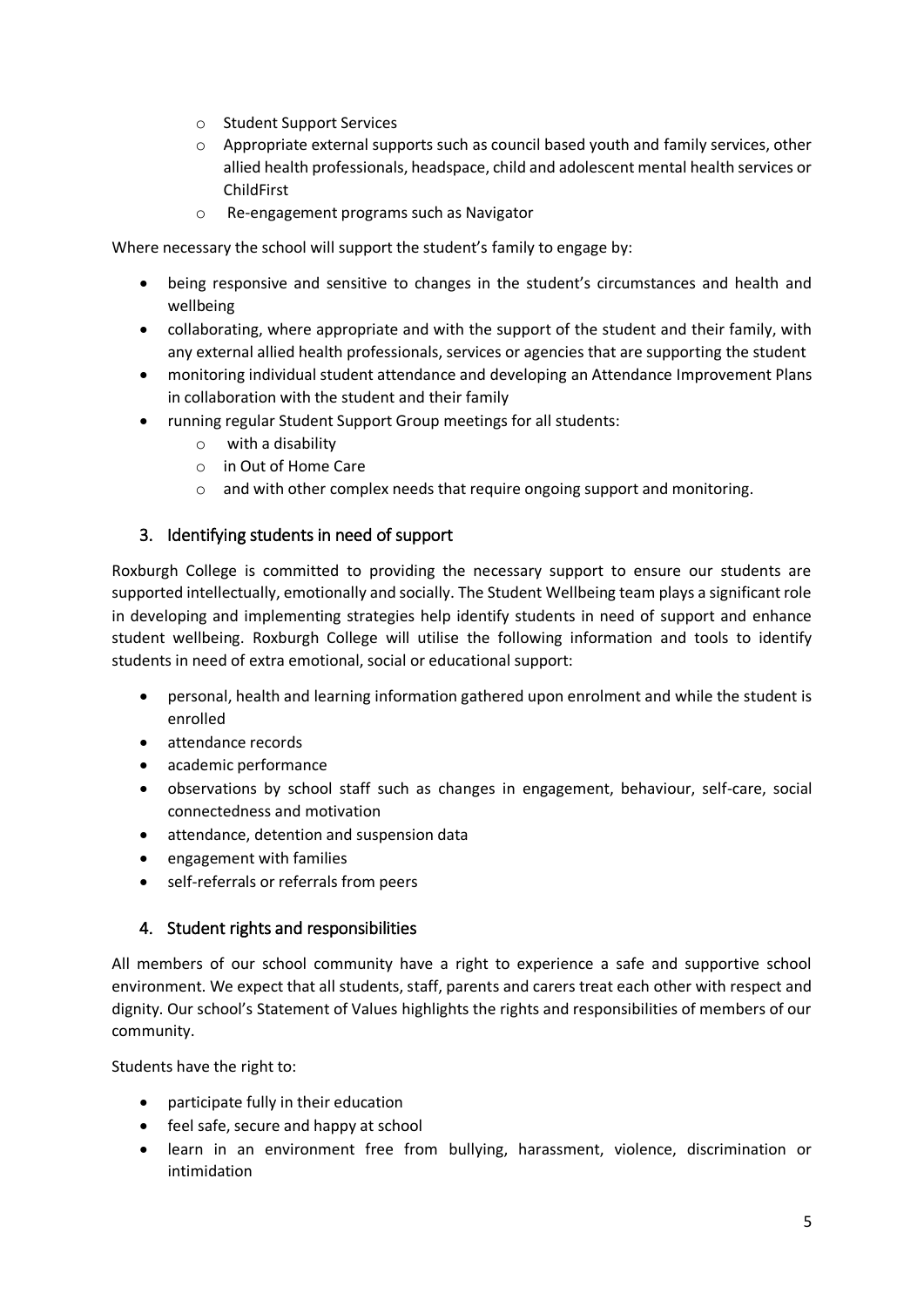express their ideas, feelings and concerns.

Students have the responsibility to:

- participate fully in their educational program
- display positive behaviours that demonstrate respect for themselves, their peers, their teachers and members of the school community
- respect the right of others to learn.

Students who may have a complaint or concern about something that has happened at school are encouraged to speak to their parents or carers and approach a trusted teacher or a member of the school leadership team.

## 5. Student behavioural expectations and management

Behavioural expectations of students, staff and families are grounded in our school's Statement of Values. Student bullying behaviour will be responded to consistently with Roxburgh College's Bullying policy.

When a student acts in breach of the behaviour standards of our school community, Roxburgh College will institute a staged response, consistent with the Department's policies on behaviour, discipline and student wellbeing and engagement. Where appropriate, parents will be informed about the inappropriate behaviour and the disciplinary action taken by teachers and other school staff.

Our school considers, explores and implement positive and non-punitive interventions to support student behaviour before considering disciplinary measures such as detention, withdrawal of privileges or withdrawal from class.

Disciplinary measures may be used as part of a staged response to inappropriate behaviour in combination with other engagement and support strategies to ensure that factors that may have contributed to the student's behaviour are identified and addressed. Disciplinary measures at our school will be applied fairly and consistently. Students will always be provided with an opportunity to be heard.

Disciplinary measures that may be applied include:

- warning a student that their behaviour is inappropriate
- teacher controlled consequences such as moving a student in a classroom or other reasonable and proportionate responses to misbehaviour
- withdrawal of privileges
- referral to the Year Level Coordinator
- restorative practices
- **•** detentions
- behaviour support and intervention meetings
- suspension
- expulsion

Suspension, expulsion and restrictive interventions are measures of last resort and may only be used in situations consistent with Department policy, available at:

- <https://www2.education.vic.gov.au/pal/suspensions/policy>
- <https://www2.education.vic.gov.au/pal/expulsions/policy>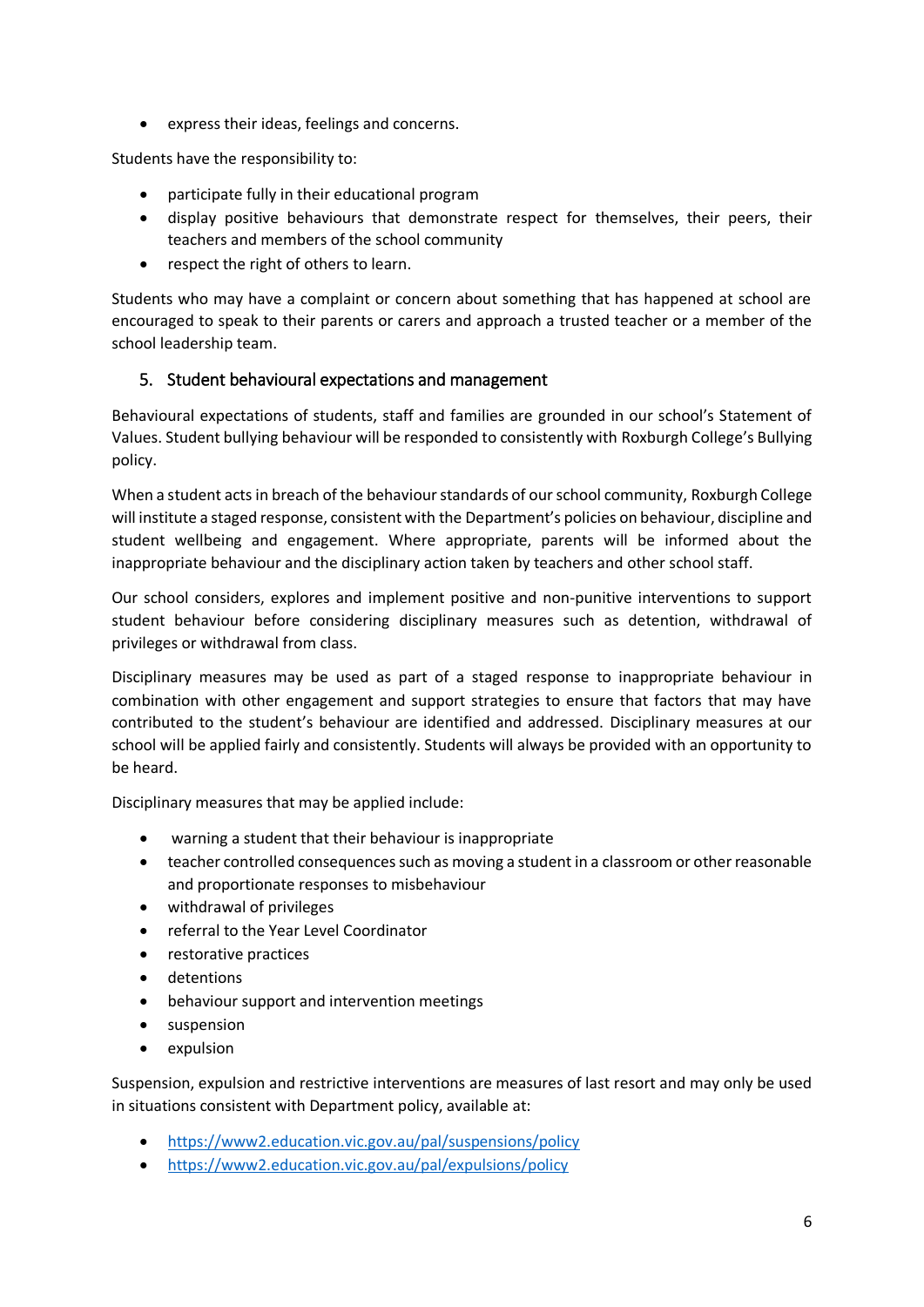## <https://www2.education.vic.gov.au/pal/restraint-seclusion/policy>

In line with Ministerial Order 1125, no student aged 8 or younger will be expelled without the approval of the Secretary of the Department of Education and Training.

The Principal of Roxburgh College is responsible for ensuring all suspensions and expulsions are recorded on CASES21.

Corporal punishment is prohibited in our school and will not be used in any circumstance.

# 6. Engaging with families

Roxburgh College values the input of parents and carers, and we will strive to support families to engage in their child's learning and build their capacity as active learners. We aim to be partners in learning with parents and carers in our school community.

We work hard to create successful partnerships with parents and carers by:

- ensuring that all parents have access to our school policies and procedures, available on our school website
- maintaining an open, respectful line of communication between parents and staff, supported by our Communicating with School Staff policy.
- providing parent volunteer opportunities so that families can contribute to school activities
- involving families with homework and other curriculum-related activities
- involving families in school decision making
- coordinating resources and services from the community for families
- including families in Student Support Groups, and developing individual plans for students.

## 7. Evaluation

Roxburgh College will collect data each year to understand the frequency and types of wellbeing issues that are experienced by our students so that we can measure the success or otherwise of our school based strategies and identify emerging trends or needs.

Sources of data that will be assessed on an annual basis include:

- student survey data
- Student profile data
- incidents data
- school reports- progress reports and semester reports
- parent survey
- case management
- CASES21, including attendance and absence data
- SOCS

Roxburgh College will also regularly monitor available data dashboards to ensure any wellbeing or engagement issues are acted upon in a timely manner and any intervention occurs as soon as possible.

## **COMMUNICATION**

This policy will be communicated to our school community in the following ways:

Available publicly on our school's website